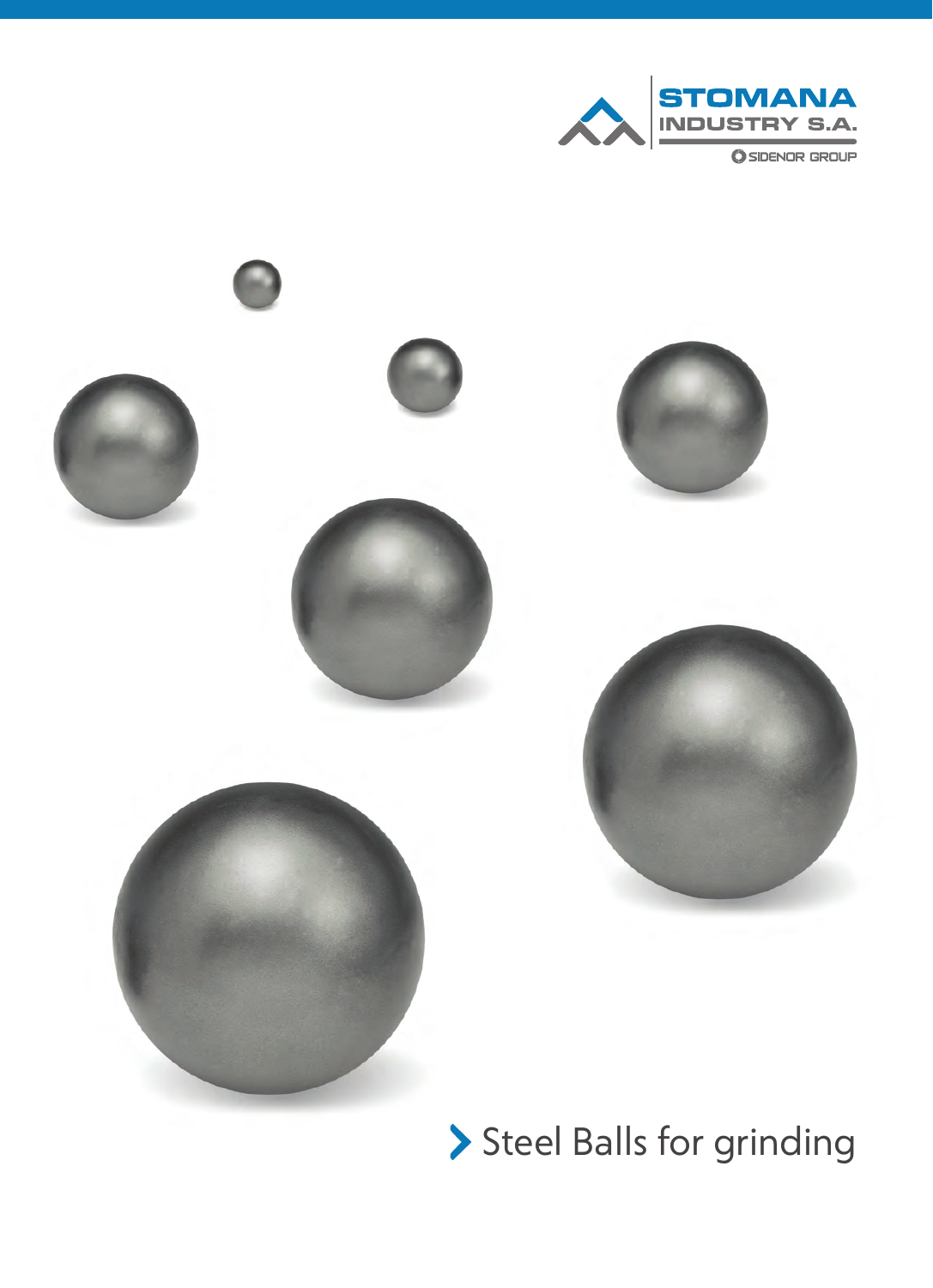



Steel balls for grinding are produced in a range of 60-125mm diameter. They are used in ore grinding mills, such as SAG (Semi Autogenous Grinding) mills when it is for initial grinding or ball mills for regrinding.

The most common applications of these steel balls are in gold, copper, iron, zinc, nickel and silver mining. Different hardness level of the product can be used depending on metal ore in order for grinding to be optimized.

During the manufacturing process Vacuum Degasser is used so to ensure high quality of final product by lowering its hydrogen and nitrogen content. The degasser was put into operation and brought about spectacular improvement in the quality of steel balls produced at Stomana Industry. The degassing of molten steel significantly lowers its hydrogen and nitrogen content. The use of the Vacuum Degasser yields high quality "pure steel", which in turn leads to high value-added finished products with technical characteristics and properties that can respond to the needs of the most demanding applications.

Vacuum degassing is performed only by top steel manufacturers in Europe and around the world. Equipped with the system, Stomana Industry is able to produce new qualities of alloy steels and target higher standard sectors.

> Hot Rolled Steel Balls for grinding

**Type Form** 

**dimensions**

Diameters from 60 to 125mm

As per Brinel & Rockwell





**Surface hardness**

According to FN-SPP-03-18

**Dimensions, weight & tolerances Packing** 

Steel drums, Big bags, Bulk



| <b>Dimensional features</b> |                   |                                                  |                         |                |                                          |  |  |  |
|-----------------------------|-------------------|--------------------------------------------------|-------------------------|----------------|------------------------------------------|--|--|--|
| <b>Diameter</b><br>(mm)     | Tolerance<br>(mm) | <b>Surface Area</b><br>per piece cm <sup>2</sup> | Nominal<br>Volume $cm3$ | Weight<br>(kg) | Number of Balls per<br><b>Metric Ton</b> |  |  |  |
| 60                          | $(+3.0/-2.0)$     | 113.1                                            | 113.12                  | 0.89           | 1126                                     |  |  |  |
| 70                          | $(+3.0/-2.0)$     | 153.9                                            | 179.5                   | 1.41           | 709                                      |  |  |  |
| 80                          | $(+4.0/-2.0)$     | 201                                              | 268.02                  | 2.10           | 475                                      |  |  |  |
| 90                          | $(+4.0/-3.0)$     | 254                                              | 381.66                  | 3.00           | 334                                      |  |  |  |
| 100                         | $(+5.0/-3.0)$     | 314                                              | 523.57                  | 4.11           | 243                                      |  |  |  |
| 110                         | $(+5.0/-5.0)$     | 380                                              | 696.55                  | 5.47           | 183                                      |  |  |  |
| 115                         | $(+5.0/-5.0)$     | 415                                              | 795.92                  | 6.25           | 160                                      |  |  |  |
| 120                         | $(+5.0/-5.0)$     | 452                                              | 904.78                  | 7.10           | 141                                      |  |  |  |
| 125                         | $(+5.0/-5.0)$     | 491                                              | 1022.65                 | 8.02           | 124                                      |  |  |  |

| Nominal                 | Surface hardness as per Rockwell - HRC (Brinel - HB) not less than: |               |           |                  |  |  |  |
|-------------------------|---------------------------------------------------------------------|---------------|-----------|------------------|--|--|--|
| <b>Diameter</b><br>(mm) | Category                                                            |               |           |                  |  |  |  |
|                         | Normal (NH)                                                         | Enhanced (EH) | High (HH) | Very High (VHH)* |  |  |  |
| 60                      | 48 (461)                                                            | 53 (534)      | 57 (601)  | 60 (653)         |  |  |  |
| 70                      | 48 (461)                                                            | 52 (514)      | 56 (578)  | 60(653)          |  |  |  |
| 80                      | 48 (461)                                                            | 51 (495)      | 55 (555)  | 60(653)          |  |  |  |
| 90                      | 40 (375)                                                            | 48 (461)      | 51 (495)  | 58 (627)         |  |  |  |
| 100                     | 40 (375)                                                            | 44 (415)      | 44 (415)  | 57 (601)         |  |  |  |
| 110                     | 40 (375)                                                            | 44 (415)      | 44 (415)  | 55 (555)         |  |  |  |
| 115                     | 40 (375)                                                            | 44 (415)      | 44 (415)  | 55 (555)         |  |  |  |
| 120                     | 40 (375)                                                            | 44 (415)      | 44 (415)  | 55 (555)         |  |  |  |
| 125                     | 40 (375)                                                            | 44 (415)      | 44 (415)  | 55 (555)         |  |  |  |

## **Surface hardness**

| $\,$ Steel chemical composition in $\%$ $\,$ |               |               |            |            |           |           |           |               |  |
|----------------------------------------------|---------------|---------------|------------|------------|-----------|-----------|-----------|---------------|--|
|                                              | Mn            |               |            |            |           |           | Ni        | $\mathsf{A}$  |  |
| $0.60 - 1.00$                                | $0.70 - 1.20$ | $0.25 - 0.50$ | max. 0.035 | max. 0.035 | max. 0.40 | max. 0.60 | max. 0.30 | $0.01 - 0.06$ |  |

Hardness variation to the center is less than 3 HRC (\*) Higher hardness available upon agreement